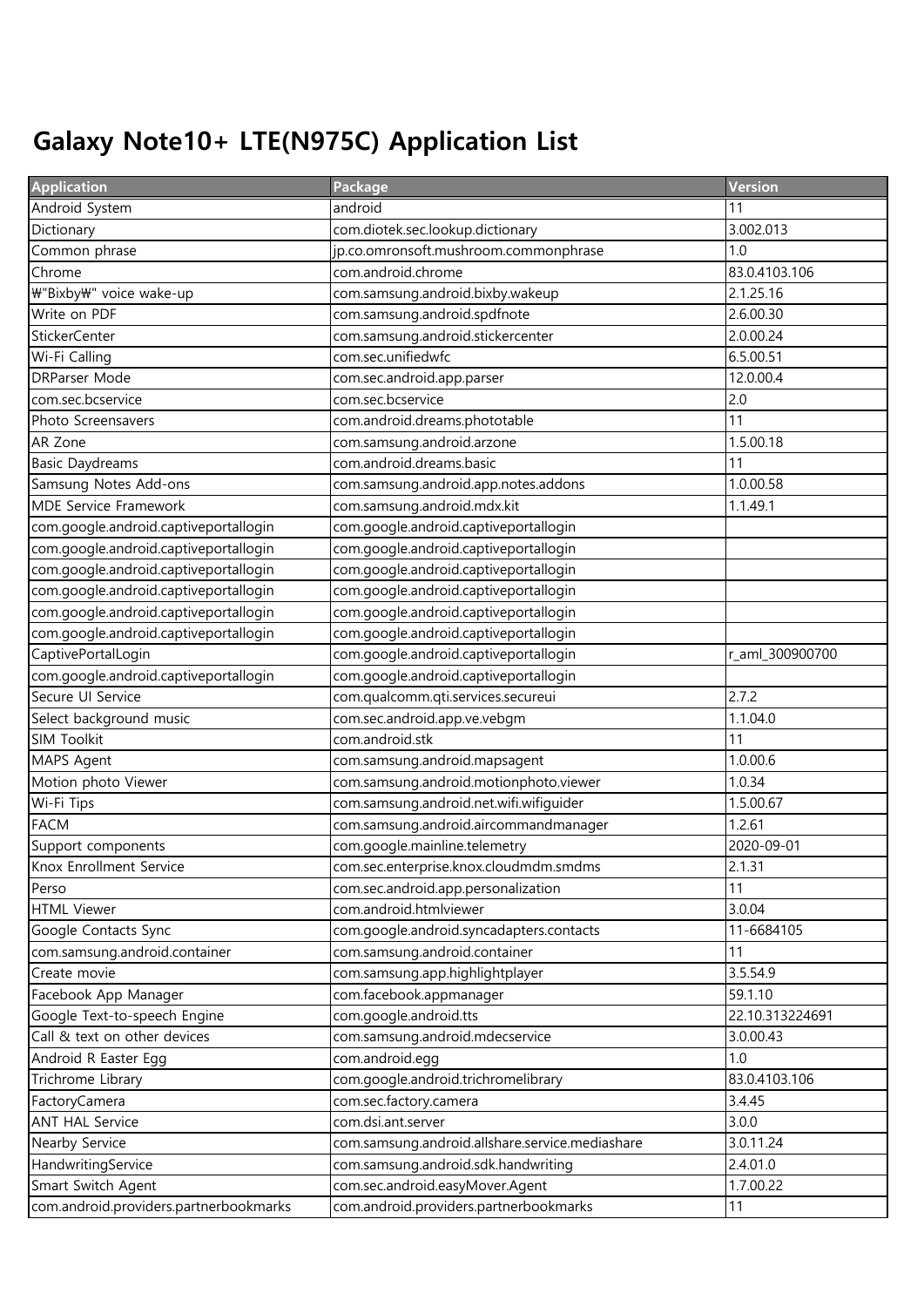| SetupWizardLegalProvider            | com.sec.android.app.setupwizardlegalprovider     | 2.0.07.0                    |
|-------------------------------------|--------------------------------------------------|-----------------------------|
| android.autoinstalls.config.samsung | android.autoinstalls.config.samsung              | 0000                        |
| Launcher                            | com.sec.android.emergencylauncher                | 1.1.00.24                   |
| Automation Test                     | com.sec.android.app.DataCreate                   | 1.1                         |
| WlanTest                            | com.sec.android.app.wlantest                     | 1.1.0                       |
| Sound picker                        | com.samsung.android.app.soundpicker              | 10.0.11.8                   |
| com.google.ar.core                  | com.google.ar.core                               | $\Omega$                    |
| Quick Share                         | com.samsung.android.aware.service                | 3.2.11.24                   |
| ChromeCustomizations                | com.sec.android.app.chromecustomizations         | 3.0.28                      |
| Osaifu-Keitai app                   | com.felicanetworks.mfm.main                      | 8.2.5                       |
| Google Calendar Sync                | com.google.android.syncadapters.calendar         | 2020.20.5-319002662-release |
| <b>BBCAgent</b>                     | com.samsung.android.bbc.bbcagent                 | 5.0.00.18                   |
| Autofill with Samsung Pass          | com.samsung.android.samsungpassautofill          | 2.5.01.16                   |
| Smart View                          | com.samsung.android.smartmirroring               | 8.2.11.31                   |
| EasyOneHand                         | com.sec.android.easyonehand                      | 5.0                         |
| SmartFittingService                 | com.samsung.android.smartfitting                 | 1.4.14.0                    |
| Key Chain                           | com.android.keychain                             | 11                          |
| AppLinker                           | com.sec.android.app.applinker                    | 2.1.10                      |
| Dsms                                | com.samsung.android.dsms                         | 2.0.03                      |
| Samsung Internet                    | com.sec.android.app.sbrowser                     | 13.0.1.65                   |
| com.android.wallpaperbackup         | com.android.wallpaperbackup                      | 11                          |
| Duo Installer                       |                                                  | 0.1                         |
|                                     | com.google.android.apps.tachyon                  | 1.0.0                       |
| com.samsung.InputEventApp           | com.samsung.InputEventApp                        |                             |
| FeliCaLock                          | com.samsung.felicalock                           | 2.0                         |
| System Tracing                      | com.android.traceur                              | 1.0                         |
| Dual Messenger                      | com.samsung.android.da.daagent                   | 3.1.00.0                    |
| Auto Hotspot                        | com.sec.mhs.smarttethering                       | 1.0.91.0                    |
| PartnerNetflixActivation            | com.netflix.partner.activation                   | 1.0.0                       |
| com.sec.phone                       | com.sec.phone                                    | 1.0                         |
| EmergencyManagerService             | com.sec.android.emergencymode.service            | 1.1.00.39                   |
| Hiya Service                        | com.hiya.star                                    | 2.8.0-samsung-791           |
| Video Editor                        | com.sec.android.app.vepreload                    | 3.5.54.9                    |
| <b>Favourite Contacts</b>           | com.sec.android.widgetapp.easymodecontactswidget | 12.0.12                     |
| Filter Provider                     | com.samsung.android.provider.filterprovider      | 5.0.31                      |
| Maps                                | com.google.android.apps.maps                     | 10.36.5                     |
| <b>USBSettings</b>                  | com.sec.usbsettings                              | 1.0                         |
| <b>IMS Settings</b>                 | com.samsung.advp.imssettings                     | 1.0                         |
| Wearable Manager Installer          | com.samsung.android.app.watchmanagerstub         | 2.1.01.20006                |
| PacProcessor                        | com.android.pacprocessor                         | 11                          |
| slocation                           | com.samsung.android.location                     | 1.5.01.111                  |
| Osaifu-Keitai Setting Application   | com.felicanetworks.mfs                           | 5.3.0                       |
| Samsung Notes                       | com.samsung.android.app.notes                    | 4.1.04.25                   |
| Samsung Kids Installer              | com.samsung.android.kidsinstaller                | 10.3.00.2                   |
| ANT + DUT                           | com.dsi.ant.sample.acquirechannels               | 01.00.05                    |
| AASAservice                         | com.samsung.aasaservice                          | 15                          |
| Osaifu-Keitai WebPlugin Setup       | com.felicanetworks.mfw.a.boot                    | 3.1.1                       |
| FeliCa Test                         | com.sec.android.app.felicatest                   | 2.0.0                       |
| <b>Briefing</b>                     | flipboard.boxer.app                              | 3.2.13                      |
| SecVideoEngineService               | com.sec.sve                                      | 1.0                         |
| Clipboard edge                      | com.samsung.android.app.clipboardedge            | 3.0.07                      |
| Bookmark Provider                   | com.android.bookmarkprovider                     | 11                          |
| ANT+ Plugins Service                | com.dsi.ant.plugins.antplus                      | 3.8.00                      |
| SilentLogging                       | com.sec.modem.settings                           | 1.0.1                       |
|                                     |                                                  |                             |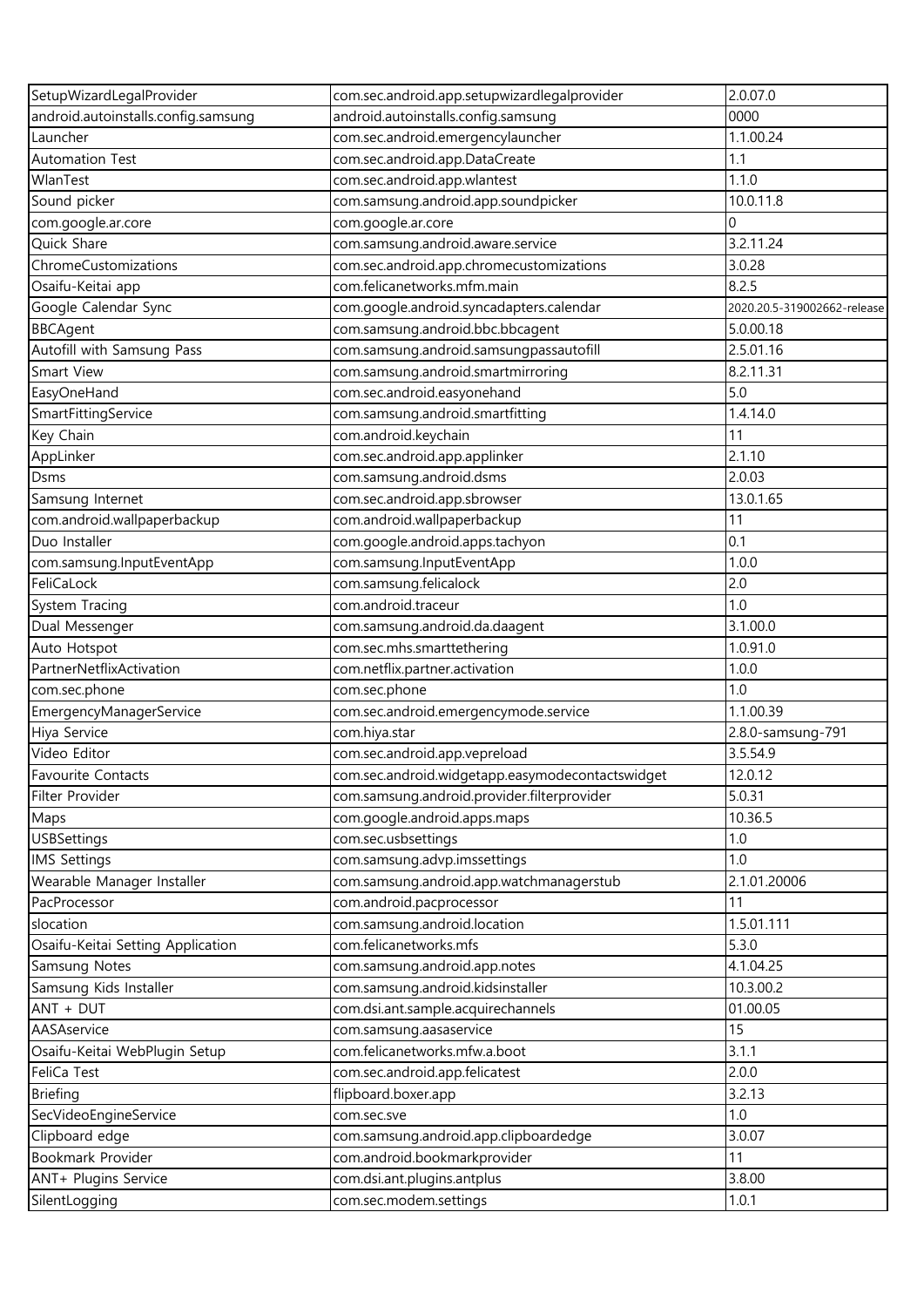| TetheringAutomation                  | com.sec.automation                                      | 2.0.1                        |
|--------------------------------------|---------------------------------------------------------|------------------------------|
| Weather                              | com.sec.android.daemonapp                               | 1.6.30.49                    |
| ShortcutBNR                          | com.samsung.android.shortcutbackupservice               | 11                           |
| Google Location History              | com.google.android.gms.location.history                 | 1.1                          |
| Link Sharing                         | com.samsung.android.app.simplesharing                   | 12.0.00.21                   |
| Android Shared Library               | com.google.android.ext.shared                           |                              |
| AR Doodle                            | com.samsung.android.ardrawing                           | 2.5.00.12                    |
| com.samsung.android.wifi.resources   | com.samsung.android.wifi.resources                      | 1.0                          |
| Facebook                             | com.facebook.katana                                     | stub (59.1.10)               |
| Tools                                | com.sec.android.app.quicktool                           | 8.2.37                       |
| SecureElementApplication             | com.android.se                                          | 11                           |
| Print Spooler                        | com.android.printspooler                                | 11                           |
| Gmail                                | com.google.android.gm                                   | 2020.05.31.316831277.release |
| com.sec.enterprise.knox.attestation  | com.sec.enterprise.knox.attestation                     | 1.0.3                        |
| Samsung text-to-speech engine        | com.samsung.SMT                                         | 3.1.01.14                    |
| Samsung ApexService                  | com.sec.android.app.apex                                | 3.3.13                       |
| Samsung Keyboard (deprecated)        | com.sec.android.inputmethod                             | 4.9.00.8                     |
| Safety Information                   | com.samsung.safetyinformation                           | 3.0.30.0                     |
| FeliCaLockTest                       | com.sec.nfc.felicalocktest                              | 1.0                          |
| EmergencyProvider                    | com.sec.android.provider.emergencymode                  | 1.1.00.6                     |
| Netflix                              | com.netflix.mediaclient                                 | 1.0.0                        |
| Bluetooth MIDI Service               | com.android.bluetoothmidiservice                        | R-initial                    |
| Samsung capture                      | com.samsung.android.app.smartcapture                    | 4.4.30                       |
| <b>Bixby Vision</b>                  | com.samsung.android.visionintelligence                  | 3.7.30.3                     |
| Reminder                             | com.samsung.android.app.reminder                        | 12.0.01.54000                |
|                                      | com.android.companiondevicemanager                      | 11                           |
| Companion Device Manager<br>Clock    | com.sec.android.app.clockpackage                        | 12.0.00.55                   |
|                                      | com.google.android.modulemetadata                       | 2020-09-01                   |
| Main components<br>Cameralyzer       | com.sec.factory.cameralyzer                             | 3.3.20.12030                 |
| Calendar                             | com.samsung.android.calendar                            | 12.0.00.52000                |
| SimMobilityKit                       | com.samsung.ims.smk                                     | 1.3.20                       |
| Dictionary                           | com.diotek.diodict4.EDictionary                         | 4.09.007                     |
| Glance                               | com.samsung.android.service.pentastic                   | 1.0.10                       |
| Sim App Dialog                       | com.android.simappdialog                                | 11                           |
| <b>SCPM Client</b>                   | com.samsung.android.sm.policy                           | 3.2.15                       |
| Honey Board                          |                                                         | 5.2.00.86                    |
| Bluetooth                            | com.samsung.android.honeyboard<br>com.android.bluetooth | 11                           |
|                                      |                                                         | 11                           |
| Enterprise Sim Pin Service           | com.sec.enterprise.mdm.services.simpin                  |                              |
| Android System WebView               | com.google.android.webview                              | 83.0.4103.106                |
| Samsung Daily                        | com.samsung.android.app.spage<br>com.android.nfc        | 4.3.00.13                    |
| <b>NFC</b>                           |                                                         | 11                           |
| com.android.cts.ctsshim              | com.android.cts.ctsshim                                 | 11-6508977                   |
| CarrierDefaultApp                    | com.android.carrierdefaultapp                           | 11                           |
| MDMApp                               | com.samsung.android.mdm                                 | 1.0                          |
| SecurityLogAgent                     | com.samsung.android.securitylogagent                    | 10.1.00.1                    |
| NetworkStackOverlay                  | com.samsung.android.networkstack                        | 11                           |
| Certificate Installer                | com.android.certinstaller                               | 11                           |
| Wi-Fi Direct                         | com.samsung.android.allshare.service.fileshare          | 3.1.11.24                    |
| YouTube                              | com.google.android.youtube                              | 15.26.34                     |
| Print Service Recommendation Service | com.google.android.printservice.recommendation          | 1.3.0                        |
| Mobile FeliCa Client                 | com.felicanetworks.mfc                                  | 6.2.0                        |
| Video Trimmer                        | com.samsung.app.newtrim                                 | 3.0.15.1                     |
| Live Message                         | com.samsung.android.service.livedrawing                 | 3.3.19                       |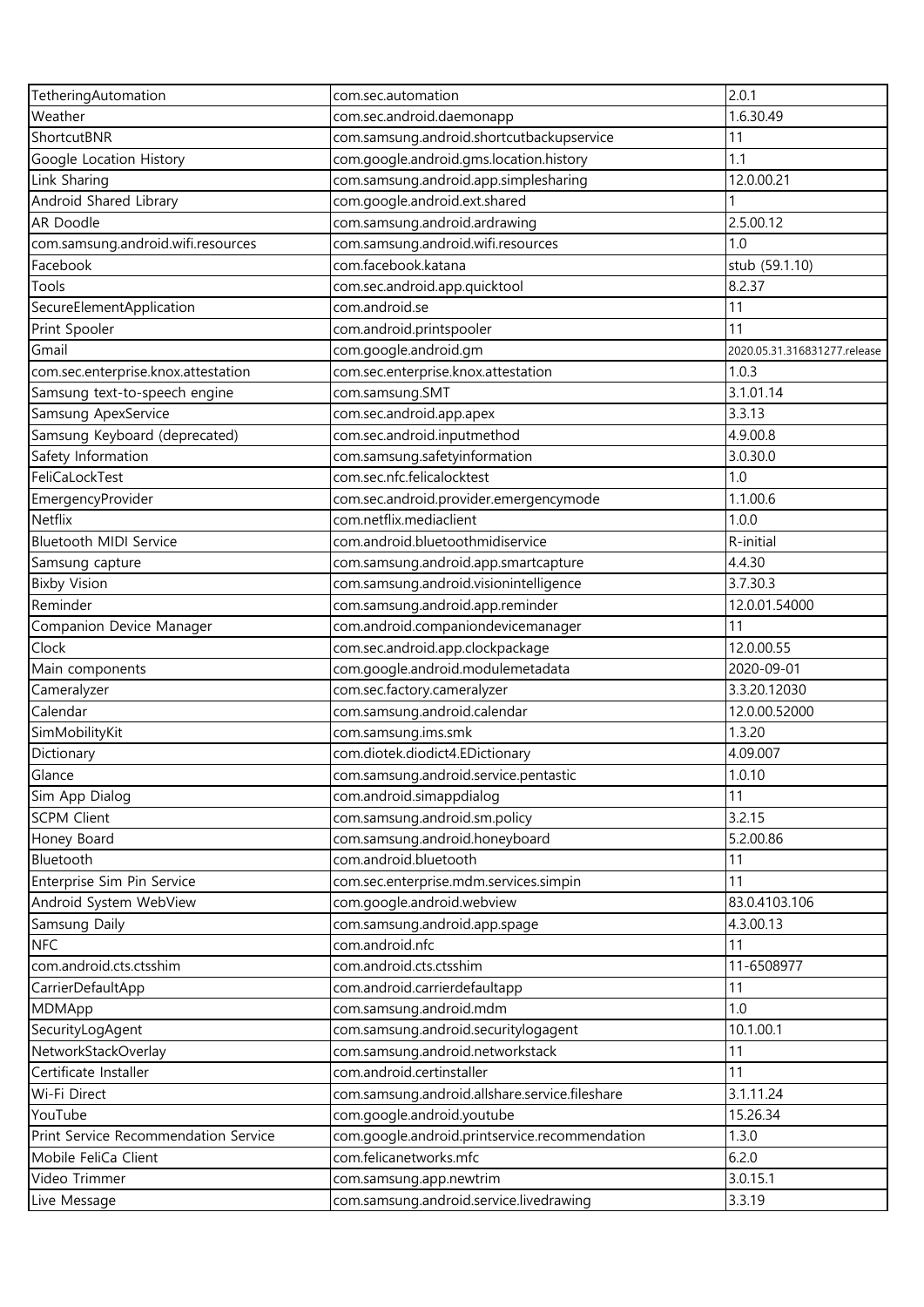|                                            | com.samsung.android.brightnessbackupservice com.samsung.android.brightnessbackupservice | 11                 |
|--------------------------------------------|-----------------------------------------------------------------------------------------|--------------------|
| BluetoothTest                              | com.sec.android.app.bluetoothtest                                                       | 11                 |
| Link                                       | jp.co.rakuten.mobile.rcs                                                                | 2.1.11             |
| Rakuten Travel                             | jp.co.rakuten.travel.andro                                                              | 7.0.0              |
| 楽天ペイ                                       | jp.co.rakuten.pay                                                                       | 6.0.1              |
| my Rakuten Mobile                          | jp.co.rakuten.mobile.ecare                                                              | 5.2.7.9698.release |
| Rakuten Music                              | jp.co.rakuten.music                                                                     | 3.19.1             |
| 楽天マガジン                                     | jp.co.rakuten.magazine                                                                  | 5.4.1.240          |
| 楽天銀行                                       | jp.co.rakuten_bank.rakutenbank                                                          | 6.4.3              |
| 楽天カード                                      | jp.co.rakuten.kc.rakutencardapp.android                                                 | 5.61.1             |
| Viber                                      | com.viber.voip                                                                          | 14.1.0.16          |
| Rakuten TV                                 | jp.co.rakuten.video.showtimeplayer                                                      | 6.5.0.0            |
| 楽天市場                                       | jp.co.rakuten.android                                                                   | 8.6.0              |
| Media Storage                              | com.android.providers.media.module                                                      | 11                 |
| OsuLogin                                   | com.android.hotspot2.osulogin                                                           | 11                 |
| System Wi-Fi Resources                     | com.android.wifi.resources                                                              | R-initial          |
| com.google.android.ext.services            | com.google.android.ext.services                                                         |                    |
| com.google.android.ext.services            | com.google.android.ext.services                                                         |                    |
| com.google.android.ext.services            | com.google.android.ext.services                                                         |                    |
| com.google.android.ext.services            | com.google.android.ext.services                                                         |                    |
| com.google.android.ext.services            | com.google.android.ext.services                                                         |                    |
| com.google.android.ext.services            | com.google.android.ext.services                                                         |                    |
| com.google.android.ext.services            | com.google.android.ext.services                                                         |                    |
| Android Services Library                   | com.google.android.ext.services                                                         | r_aml_300900700    |
| com.google.android.ext.services            | com.google.android.ext.services                                                         |                    |
| com.google.android.permissioncontroller    | com.google.android.permissioncontroller                                                 |                    |
| com.google.android.permissioncontroller    | com.google.android.permissioncontroller                                                 |                    |
| Permission controller                      | com.google.android.permissioncontroller                                                 | r_aml_300900736    |
| com.google.android.permissioncontroller    | com.google.android.permissioncontroller                                                 |                    |
| com.google.android.permissioncontroller    | com.google.android.permissioncontroller                                                 |                    |
| com.google.android.permissioncontroller    | com.google.android.permissioncontroller                                                 |                    |
| com.google.android.permissioncontroller    | com.google.android.permissioncontroller                                                 |                    |
| com.google.android.permissioncontroller    | com.google.android.permissioncontroller                                                 |                    |
| Tethering                                  | com.android.networkstack.tethering.inprocess                                            | 11                 |
| <b>ANT Radio Service</b>                   | com.dsi.ant.service.socket                                                              | 4.15.20            |
| AlwaysOnDisplay                            | com.samsung.android.app.aodservice                                                      | 6.1.62             |
| AR Emoji                                   | com.samsung.android.aremoji                                                             | 5.0.00.24          |
| AR Emoji Editor                            | com.samsung.android.aremojieditor                                                       | 4.3.01.5           |
| Accessibility                              | com.samsung.accessibility                                                               | 12.0.00.61         |
| Air command                                | com.samsung.android.service.aircommand                                                  | 5.5.19             |
| Magnify                                    | com.samsung.android.app.readingglass                                                    | 1.3.25             |
| Android Auto                               | com.google.android.projection.gearhead                                                  | 1.1.801650-stub    |
| Apps                                       | com.samsung.android.app.appsedge                                                        | 7.0.44.0           |
| Authentication Framework                   | com.samsung.android.authfw                                                              | 2.6.00.6           |
| AutoDoodle                                 | com.sec.android.autodoodle.service                                                      | 2.9.11.32          |
| AR Emoji Stickers                          | com.sec.android.mimage.avatarstickers                                                   | 2.9.12.22          |
| com.android.backupconfirm                  | com.android.backupconfirm                                                               | 11                 |
| BadgeProvider                              | com.sec.android.provider.badge                                                          | 2.1.00.9           |
| SmartThings                                | com.samsung.android.beaconmanager                                                       | 10.1.01.11         |
| Face                                       | com.samsung.android.bio.face.service                                                    | 1.0                |
| com.samsung.android.biometrics.app.setting | com.samsung.android.biometrics.app.setting                                              | 1.0.0              |
| <b>Bixby Voice</b>                         | com.samsung.android.bixby.agent                                                         | 3.0.35.48          |
| <b>Bixby Voice Stub</b>                    | com.samsung.android.bixby.agent.dummy                                                   | 1.0.03.0           |
|                                            |                                                                                         |                    |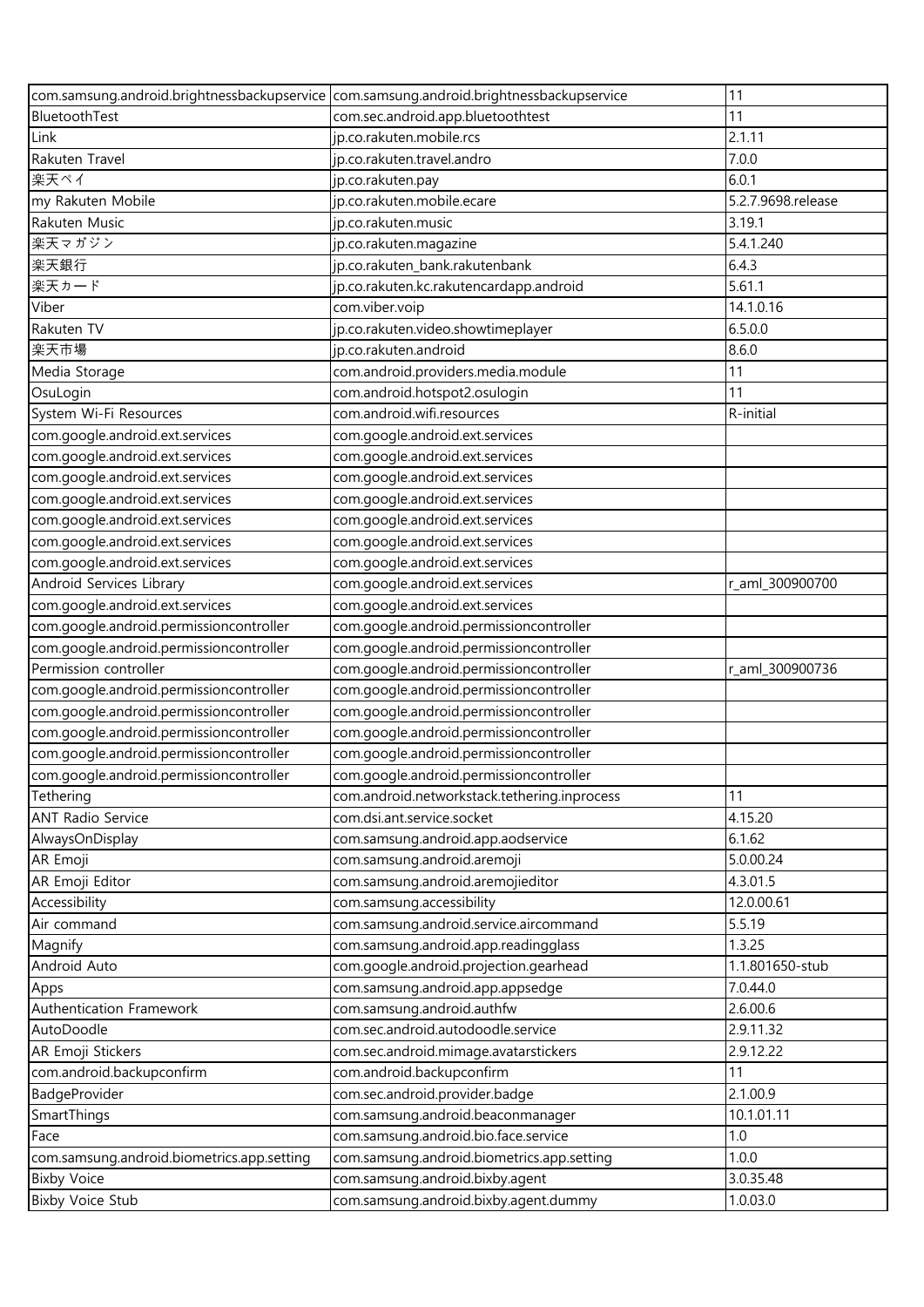| <b>Bixby Dictation</b>               | com.samsung.android.bixby.service           | 3.0.00.7                 |
|--------------------------------------|---------------------------------------------|--------------------------|
| <b>BixbyVision Framework</b>         | com.samsung.android.bixbyvision.framework   | 3.7.50.2                 |
| <b>Blocked Numbers Storage</b>       | com.android.providers.blockednumber         | 11                       |
| Blue light filter                    | com.samsung.android.bluelightfilter         | 4.0.0                    |
| Default Print Service                | com.android.bips                            | 11                       |
| CIDManager                           | com.samsung.android.cidmanager              | 11                       |
| <b>CMFA Framework</b>                | com.samsung.android.cmfa.framework          | 1.0.00.18                |
| CMHProvider                          | com.samsung.cmh                             | 6.0.54                   |
| <b>CSC</b>                           | com.samsung.sec.android.application.csc     | 1.0.1.0                  |
| CallBGProvider                       |                                             | 12.0.00.26               |
|                                      | com.samsung.android.callbgprovider          |                          |
| Call Log Backup/Restore              | com.android.calllogbackup                   | 11                       |
| Google Wi-Fi Provisioner             | com.google.android.apps.carrier.carrierwifi | 1.2.345084952            |
| Cell Broadcast Service               | com.android.cellbroadcastservice            | 11                       |
| ClipboardSaveService                 | com.samsung.clipboardsaveservice            | 2.0                      |
| Edge panels                          | com.samsung.android.app.cocktailbarservice  | 7.0.43.0                 |
| ConfigUpdater                        | com.google.android.configupdater            | 11-6684105               |
| Work profile                         | com.samsung.android.knox.containeragent     | 2.7.05001015             |
| com.android.cts.priv.ctsshim         | com.android.cts.priv.ctsshim                | 11-6508977               |
| DeX for PC                           | com.sec.android.app.dexonpc                 | 1.4.00.17                |
| Samsung DeX                          | com.sec.android.desktopmode.uiservice       | 3.9.21.4                 |
| DeviceKeystring                      | com.sec.android.app.factorykeystring        | 11                       |
| Device Personalization Services      | com.google.android.as                       | R.3.sysimg.oem.325908743 |
| <b>DQA</b>                           | com.samsung.android.dqagent                 | 2.0.11                   |
| <b>DeviceTest</b>                    | com.sec.factory                             | 11                       |
| DiagMonAgent                         | com.sec.android.diagmonagent                | 7.0.05                   |
| Digital Wellbeing                    | com.samsung.android.forest                  | 2.0.00.51                |
| com.google.android.documentsui       | com.google.android.documentsui              |                          |
| com.google.android.documentsui       | com.google.android.documentsui              |                          |
| com.google.android.documentsui       | com.google.android.documentsui              |                          |
| com.google.android.documentsui       | com.google.android.documentsui              |                          |
| com.google.android.documentsui       | com.google.android.documentsui              |                          |
| com.google.android.documentsui       | com.google.android.documentsui              |                          |
| com.google.android.documentsui       | com.google.android.documentsui              |                          |
| <b>Files</b>                         | com.google.android.documentsui              | r_aml_300900741          |
| Downloads                            | com.android.providers.downloads.ui          | 11                       |
|                                      |                                             |                          |
| Wallpapers                           | com.samsung.android.app.dressroom           | 1.3.64                   |
| Live focus                           | com.samsung.android.app.dofviewer           | 6.0.42                   |
| Wallpaper services                   | com.samsung.android.dynamiclock             | 3.3.01.19                |
| Dynamic System Updates               | com.android.dynsystem                       | 11                       |
| TestWandFota                         | com.samsung.android.app.earphonetypec       | 1.2.12                   |
| Nearby device scanning               | com.samsung.android.easysetup               | 11.0.15.0                |
| com.samsung.android.knox.attestation | com.samsung.android.knox.attestation        | 1.2.00.22                |
| com.sec.epdg                         | com.sec.epdg                                | 11                       |
| <b>External Storage</b>              | com.android.externalstorage                 | 11                       |
| Facebook App Installer               | com.facebook.system                         | 59.1.10                  |
| Facebook Services                    | com.facebook.services                       | 54.0.12                  |
| FaceService                          | com.samsung.faceservice                     | 4.3.05                   |
| Finder                               | com.samsung.android.app.galaxyfinder        | 9.6.28.0                 |
| Find My Mobile                       | com.samsung.android.fmm                     | 7.2.09.7                 |
| Software update                      | com.wssyncmldm                              | 3.7.11                   |
| <b>Fused Location</b>                | com.android.location.fused                  | 11                       |
| Galaxy Store                         | com.sec.android.app.samsungapps             | 4.5.22.9                 |
| Samsung SM8150 GameDriver            | com.samsung.gamedriver.sm8150               | 11.0.00.0                |
|                                      |                                             |                          |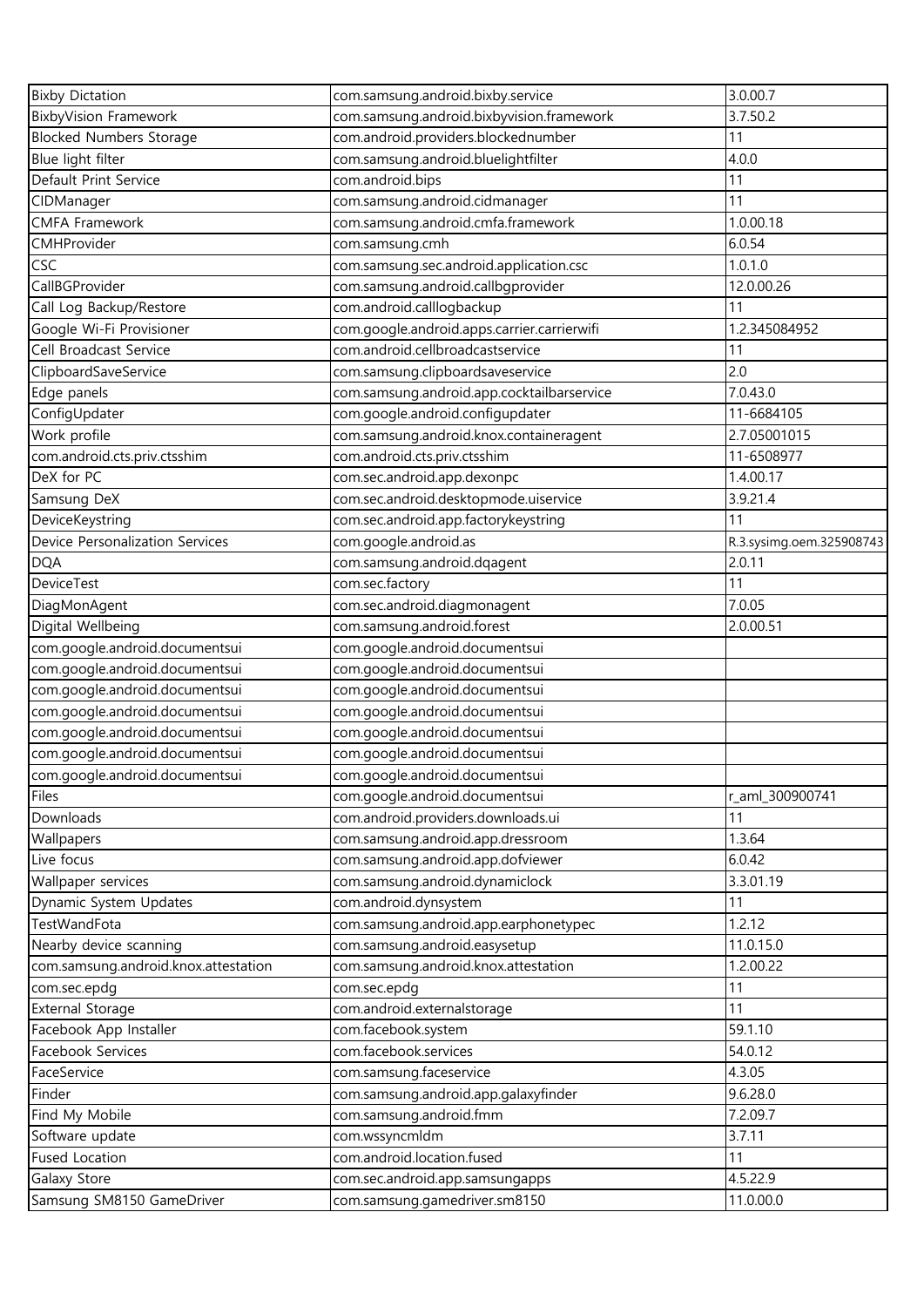| Game Launcher                                    | com.samsung.android.game.gamehome                                                                 | 4.3.03.5                         |
|--------------------------------------------------|---------------------------------------------------------------------------------------------------|----------------------------------|
| Game Optimizing Service                          | com.samsung.android.game.gos                                                                      | 3.4.00.32                        |
| Game Booster                                     | com.samsung.android.game.gametools                                                                | 3.0.00.18                        |
| Google Play services                             | com.google.android.gms                                                                            | 20.33.15 (150400-330018294)      |
| com.google.android.gms.policy_sidecar_aps        | com.google.android.gms.policy_sidecar_aps                                                         | 200475003010.298822850.298822850 |
| Package installer                                | com.google.android.packageinstaller                                                               | 11-6684105                       |
| Google Partner Setup                             | com.google.android.partnersetup                                                                   | 100.327071041                    |
| Android Setup                                    | com.google.android.apps.restore                                                                   | 1.0.334154002                    |
| GPUWatch                                         | com.samsung.gpuwatchapp                                                                           | 2.0.40                           |
| Tags                                             | com.samsung.android.service.tagservice                                                            | 1.6.15.0                         |
| HdmApp                                           | com.samsung.android.hdmapp                                                                        | 1.0.00.10                        |
| Adapt Sound                                      | com.sec.hearingadjust                                                                             | 11.0.24                          |
| IOTHiddenMenu                                    | com.sec.hiddenmenu                                                                                | 11                               |
| Google Assistant                                 | com.android.hotwordenrollment.okgoogle                                                            | 11                               |
| Google Assistant                                 | com.android.hotwordenrollment.xgoogle                                                             | 11                               |
| HwModuleTest                                     | com.sec.android.app.hwmoduletest                                                                  | 11                               |
| IPService                                        |                                                                                                   | 4.0.38                           |
|                                                  | com.samsung.ipservice                                                                             | 1.20200801                       |
| ImsLogger                                        | com.sec.imslogger                                                                                 | 11                               |
| Input Devices                                    | com.android.inputdevices                                                                          |                                  |
| SmartFPSAdjuster                                 | com.sec.android.smartfpsadjuster                                                                  | 11                               |
| Samsung Visit In                                 | com.samsung.android.ipsgeofence                                                                   | 4.1.02.122                       |
| <b>KLMS Agent</b>                                | com.samsung.klmsagent                                                                             | 3.4.20411                        |
| Work profile                                     | com.samsung.android.knox.containercore                                                            | 1.0                              |
| Samsung DeX Home                                 | com.sec.android.app.desktoplauncher                                                               | 3.0.03.44                        |
| Device Services                                  | com.samsung.android.kgclient                                                                      | 2.2.70                           |
| Knox Key Chain                                   | com.samsung.knox.keychain                                                                         | 11                               |
| KnoxPushManager                                  | com.samsung.android.knox.pushmanager                                                              | 1.1.00.35                        |
| <b>LED Cover</b>                                 | com.samsung.android.app.ledbackcover                                                              | 1.1.51                           |
| <b>LED Cover Service</b>                         | com.sec.android.cover.ledcover                                                                    | 1.4.72                           |
| Link to Windows Service                          | com.samsung.android.mdx                                                                           | 2.1.07.4                         |
| <b>DECO PIC</b>                                  | com.samsung.android.livestickers                                                                  | 2.0.00.32                        |
| Live Wallpaper Picker                            | com.android.wallpaper.livepicker                                                                  | 11                               |
| com.android.localtransport                       | com.android.localtransport                                                                        | 11                               |
| Work Setup                                       | com.android.managedprovisioning                                                                   | 11                               |
| Samsung Galaxy Friends                           | com.samsung.android.mateagent                                                                     | 2.1.21.2                         |
| mlp                                              | com.samsung.mlp                                                                                   | 5.0.04                           |
| com.android.providers.media                      | com.android.providers.media                                                                       | 11                               |
| MmsService                                       | com.android.mms.service                                                                           | 11                               |
| MobileWips                                       | com.samsung.android.server.wifi.mobilewips                                                        | 1.1.19.0                         |
| Service mode RIL                                 | com.sec.android.RilServiceModeApp                                                                 | 11                               |
| MTP application                                  | com.samsung.android.MtpApplication                                                                | 1.0                              |
| MTP Host                                         | com.android.mtp                                                                                   | 11                               |
| Separate app sound                               | com.samsung.android.setting.multisound                                                            | 3.0.00.11                        |
| NSDSWebApp                                       | com.sec.vsim.ericssonnsds.webapp                                                                  | 2.0.06.0                         |
| Samsung Location SDK                             | com.sec.location.nsflp2                                                                           | 5.3.45                           |
| NetworkDiagnostic                                | com.samsung.android.networkdiagnostic                                                             | 2.5.05.3                         |
| com.google.android.networkstack.permissionconfig | com.google.android.networkstack.permissionconfig                                                  |                                  |
| com.google.android.networkstack.permissionconfig | com.google.android.networkstack.permissionconfig                                                  |                                  |
| com.google.android.networkstack.permissionconfig | com.google.android.networkstack.permissionconfig                                                  |                                  |
| com.google.android.networkstack.permissionconfig | com.google.android.networkstack.permissionconfig                                                  |                                  |
| com.google.android.networkstack.permissionconfig | com.google.android.networkstack.permissionconfig                                                  |                                  |
| com.google.android.networkstack.permissionconfig | com.google.android.networkstack.permissionconfig                                                  | r_aml_300900722                  |
|                                                  | com.google.android.networkstack.permissionconfig com.google.android.networkstack.permissionconfig |                                  |
|                                                  |                                                                                                   |                                  |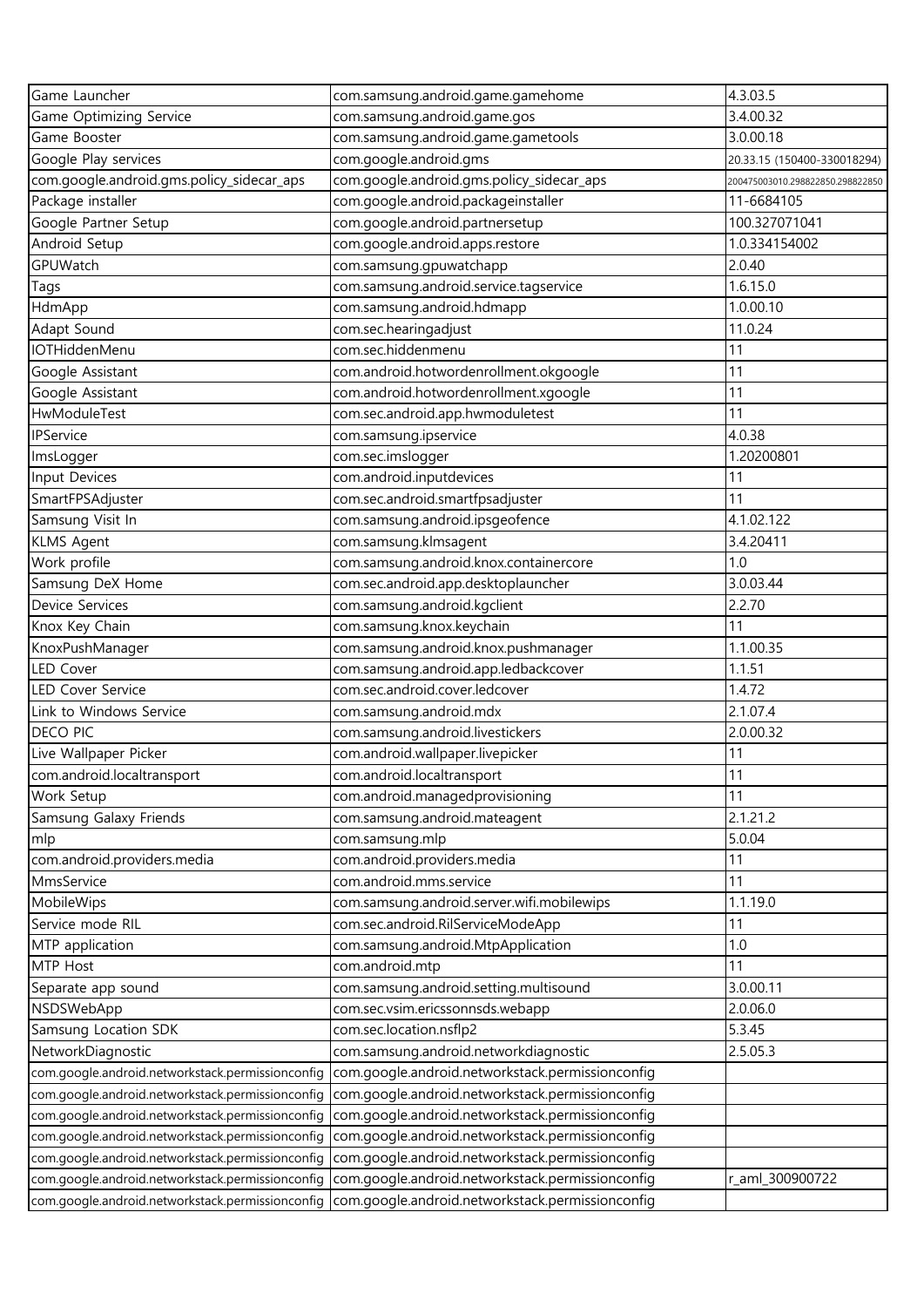|                                       | com.google.android.networkstack.permissionconfig com.google.android.networkstack.permissionconfig |                               |
|---------------------------------------|---------------------------------------------------------------------------------------------------|-------------------------------|
| com.google.android.networkstack       | com.google.android.networkstack                                                                   |                               |
| com.google.android.networkstack       | com.google.android.networkstack                                                                   |                               |
| com.google.android.networkstack       | com.google.android.networkstack                                                                   |                               |
| Network manager                       | com.google.android.networkstack                                                                   | r_aml_300900700               |
| com.google.android.networkstack       | com.google.android.networkstack                                                                   |                               |
| com.google.android.networkstack       | com.google.android.networkstack                                                                   |                               |
| com.google.android.networkstack       | com.google.android.networkstack                                                                   |                               |
| com.google.android.networkstack       | com.google.android.networkstack                                                                   |                               |
| com.google.android.networkstack       | com.google.android.networkstack                                                                   |                               |
| Configuration update                  | com.samsung.android.app.omcagent                                                                  | 5.3.22                        |
| com.android.ons                       | com.android.ons                                                                                   | 11                            |
| Configuration message                 | com.wsomacp                                                                                       | 7.4.07                        |
| OneDrive                              | com.microsoft.skydrive                                                                            | 6.16                          |
| Samsung PaymentFramework              | com.samsung.android.spayfw                                                                        | 2.9.04                        |
| People edge                           | com.samsung.android.service.peoplestripe                                                          | 12.0.00.14                    |
| RilNotifier                           | com.sec.app.RilErrorNotifier                                                                      | 1.0.0                         |
| Google Play Store                     | com.android.vending                                                                               | 22.1.18-21 [0] [PR] 334276832 |
| Photo Editor                          | com.sec.android.mimage.photoretouching                                                            | 2.9.11.35                     |
| Application installer                 | com.sec.android.preloadinstaller                                                                  | 11                            |
| ProxyHandler                          | com.android.proxyhandler                                                                          | 11                            |
| Media and devices                     | com.samsung.android.mdx.quickboard                                                                | 2.0.12.482                    |
| <b>Bixby Routines</b>                 | com.samsung.android.app.routines                                                                  | 3.0.45                        |
| <b>Customization Service</b>          | com.samsung.android.rubin.app                                                                     | 2.8.00.14                     |
| SCameraService                        | com.samsung.android.camerasdkservice                                                              | 1.1                           |
| SCameraXService                       |                                                                                                   | 1.1                           |
|                                       | com.samsung.android.cameraxservice                                                                | 3.0.08                        |
| Configuration update                  | com.samsung.android.sdm.config                                                                    |                               |
| SKMSAgentService                      | com.skms.android.agent                                                                            | 1.0.40-48<br>6.0.08           |
| Software update                       | com.sec.android.soagent                                                                           |                               |
| Samsung Push Service                  | com.sec.spp.push                                                                                  | 3.3.06<br>5.0.00.11           |
| <b>SVC Agent</b>                      | com.samsung.android.svcagent                                                                      |                               |
| Samsung account                       | com.osp.app.signin                                                                                | 12.0.00.29                    |
| Samsung Checkout                      | com.sec.android.app.billing                                                                       | 5.0.30.0                      |
| Calendar Storage                      | com.android.providers.calendar                                                                    | 12.0.00.3                     |
| Camera                                | com.sec.android.app.camera                                                                        | 11.0.01.17                    |
| Samsung Cloud                         | com.samsung.android.scloud                                                                        | 4.6.01.2                      |
| Contacts                              | com.samsung.android.app.contacts                                                                  | 12.1.05.38                    |
| Contacts Storage                      | com.samsung.android.providers.contacts                                                            | 12.5.04                       |
| Samsung Core Services                 | com.samsung.android.scs                                                                           | 1.0.00.41                     |
| Samsung Device Health Manager Service | com.sec.android.sdhms                                                                             | 11                            |
| Phone                                 | com.samsung.android.dialer                                                                        | 12.1.05.38                    |
| Samsung Experience Svc                | com.samsung.android.mobileservice                                                                 | 12.0.00.29                    |
| Gallery                               | com.sec.android.gallery3d                                                                         | 12.0.00.51                    |
| Call                                  | com.samsung.android.incallui                                                                      | 12.0.01.55                    |
| Magnifier                             | com.sec.android.app.magnifier                                                                     | 10.0.60                       |
| Messages                              | com.samsung.android.messaging                                                                     | 12.1.10.9                     |
| Samsung Multi Connectivity            | com.samsung.android.mcfserver                                                                     | 1.0.02.85                     |
| Samsung Pass                          | com.samsung.android.samsungpass                                                                   | 2.6.00.38                     |
| SamsungPositioning                    | com.samsung.android.samsungpositioning                                                            | 3.1.01.6                      |
| SamsungSmartSuggestions               | com.samsung.android.smartsuggestions                                                              | 11                            |
| What                                  | com.samsung.android.app.social                                                                    | 12.0.00.4                     |
| Time Zone Updater                     | com.samsung.android.timezone.updater                                                              | 1.0.00.00000                  |
| Video Player                          | com.samsung.android.video                                                                         | 7.3.10.35                     |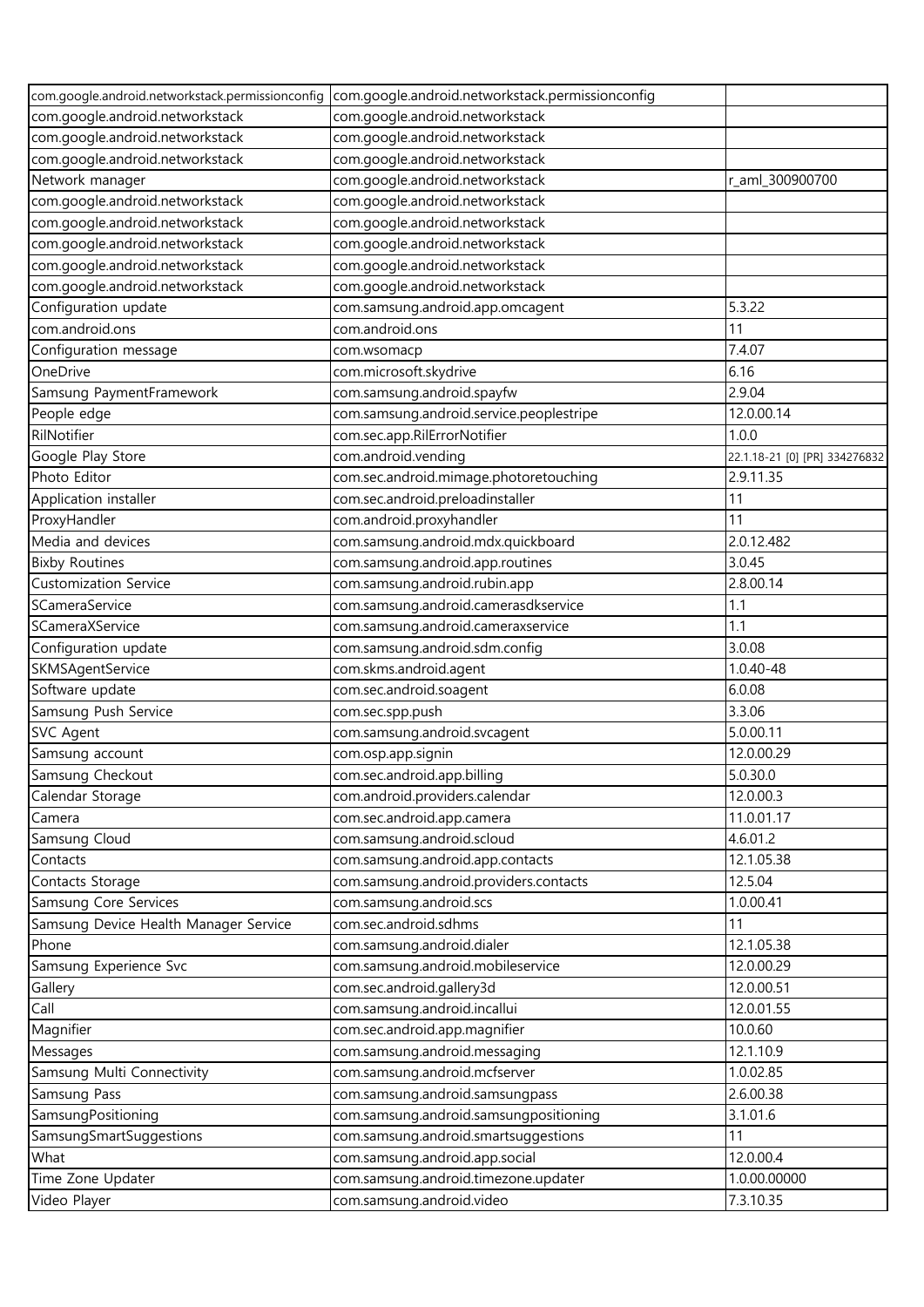| Separated Apps                                           | com.samsung.android.appseparation                                                       | 1.0.01.35                |
|----------------------------------------------------------|-----------------------------------------------------------------------------------------|--------------------------|
| Configuration update                                     | com.samsung.android.providers.carrier                                                   | 1.0.27                   |
| Download Manager                                         | com.android.providers.downloads                                                         | 11                       |
| Sec Media Storage                                        | com.samsung.android.providers.media                                                     | 11                       |
| My Files                                                 | com.sec.android.app.myfiles                                                             | 12.0.00.512              |
| Settings                                                 | com.android.settings                                                                    | 11                       |
| Settings Suggestions                                     | com.android.settings.intelligence                                                       | 11                       |
| Samsung SetupWizard                                      | com.sec.android.app.SecSetupWizard                                                      | 3.0.23.1                 |
| SecSoundPicker                                           | com.samsung.android.secsoundpicker                                                      | 1.0.00.22                |
| Tags                                                     | com.android.apps.tag                                                                    | 4.3.00                   |
| Dialer Storage                                           | com.android.providers.telephony                                                         | 11                       |
| Secure Folder                                            | com.samsung.knox.securefolder                                                           | 1.6.01.50                |
| Send SOS messages                                        | com.sec.android.app.safetyassurance                                                     | 12.0.00.46               |
| SettingsBixby                                            | com.samsung.android.app.settings.bixby                                                  | 3.0.20                   |
| Settings Storage                                         | com.android.providers.settings                                                          | 11                       |
| Settings                                                 | com.samsung.android.SettingsReceiver                                                    | 11                       |
| Quick Share                                              | com.samsung.android.app.sharelive                                                       | 12.0.00.23               |
| com.android.sharedstoragebackup                          | com.android.sharedstoragebackup                                                         | 11                       |
| Shell                                                    | com.android.shell                                                                       | 11                       |
| Single Take                                              | com.samsung.android.singletake.service                                                  | 2.0.00.27                |
| Smart Call                                               | com.samsung.android.smartcallprovider                                                   | 12.0.00.20               |
| EpdgTestApp                                              | com.sec.epdgtestapp                                                                     | 11                       |
| Translate                                                | com.samsung.android.service.airviewdictionary                                           | 3.5.06                   |
| Device care                                              | com.samsung.android.lool                                                                | 12.0.00.42               |
| Device security                                          | com.samsung.android.sm.devicesecurity                                                   | 7.0.11                   |
|                                                          |                                                                                         | 2.0.01                   |
| com.samsung.android.smartswitchassistant<br>SoundAlive   | com.samsung.android.smartswitchassistant                                                | 9.5.19                   |
|                                                          | com.sec.android.app.soundalive                                                          | 1.0                      |
| Intent Filter Verification Service<br>Crocro and friends | com.android.statementservice                                                            | 3.0.11                   |
|                                                          | com.samsung.android.app.camera.sticker.facearavatar.preload<br>com.samsung.storyservice | 4.0.32                   |
| StoryService<br>SystemUIBixby2                           | com.samsung.systemui.bixby2                                                             | 1.4.01.1                 |
|                                                          |                                                                                         |                          |
| Samsung DeX System UI                                    | com.samsung.desktopsystemui                                                             | 11<br>12.0.00.0          |
| SystemUpdate                                             | com.sec.android.systemupdate                                                            |                          |
| TADownloader                                             | com.samsung.android.tadownloader                                                        | 1.2.04                   |
| AuthFw TaPack                                            | com.samsung.android.tapack.authfw                                                       | 1.0.31.0                 |
| TalkBack                                                 | com.samsung.android.accessibility.talkback                                              | 12.0.00.23               |
| Tasks                                                    | com.samsung.android.app.taskedge                                                        | 4.2.25                   |
| Phone Services                                           | com.android.phone                                                                       | 11                       |
| Phone                                                    | com.android.server.telecom                                                              | 11                       |
| Call settings                                            | com.samsung.android.app.telephonyui                                                     | 12.0.01.35               |
| Galaxy Themes Service                                    | com.samsung.android.themecenter                                                         | 11.0.0.0                 |
| Galaxy Themes                                            | com.samsung.android.themestore                                                          | 5.2.00.1215              |
| Samsung Time Zone Data                                   | com.samsung.android.timezone.data_R                                                     | 1.0.02.3                 |
| Tips                                                     | com.samsung.android.app.tips                                                            | 3.0.26.0                 |
| One UI Home                                              | com.sec.android.app.launcher                                                            | 12.0.00.169              |
| Device Health Services                                   | com.google.android.apps.turbo                                                           | 1.15.0.311380394.release |
| User Dictionary                                          | com.android.providers.userdictionary                                                    | 11                       |
| Google                                                   | com.google.android.googlequicksearchbox                                                 | 11.30.9.21.arm64         |
| VpnDialogs                                               | com.android.vpndialogs                                                                  | 11                       |
| core                                                     | com.microsoft.appmanager                                                                | 1.20103.92.0             |
| <b>IMS Service</b>                                       | com.sec.imsservice                                                                      | 1.0                      |
| Knox Analytics Uploader                                  | com.samsung.android.knox.analytics.uploader                                             | 1.2.01.1                 |
| KnoxVpnPacProcessor                                      | com.knox.vpn.proxyhandler                                                               | 11                       |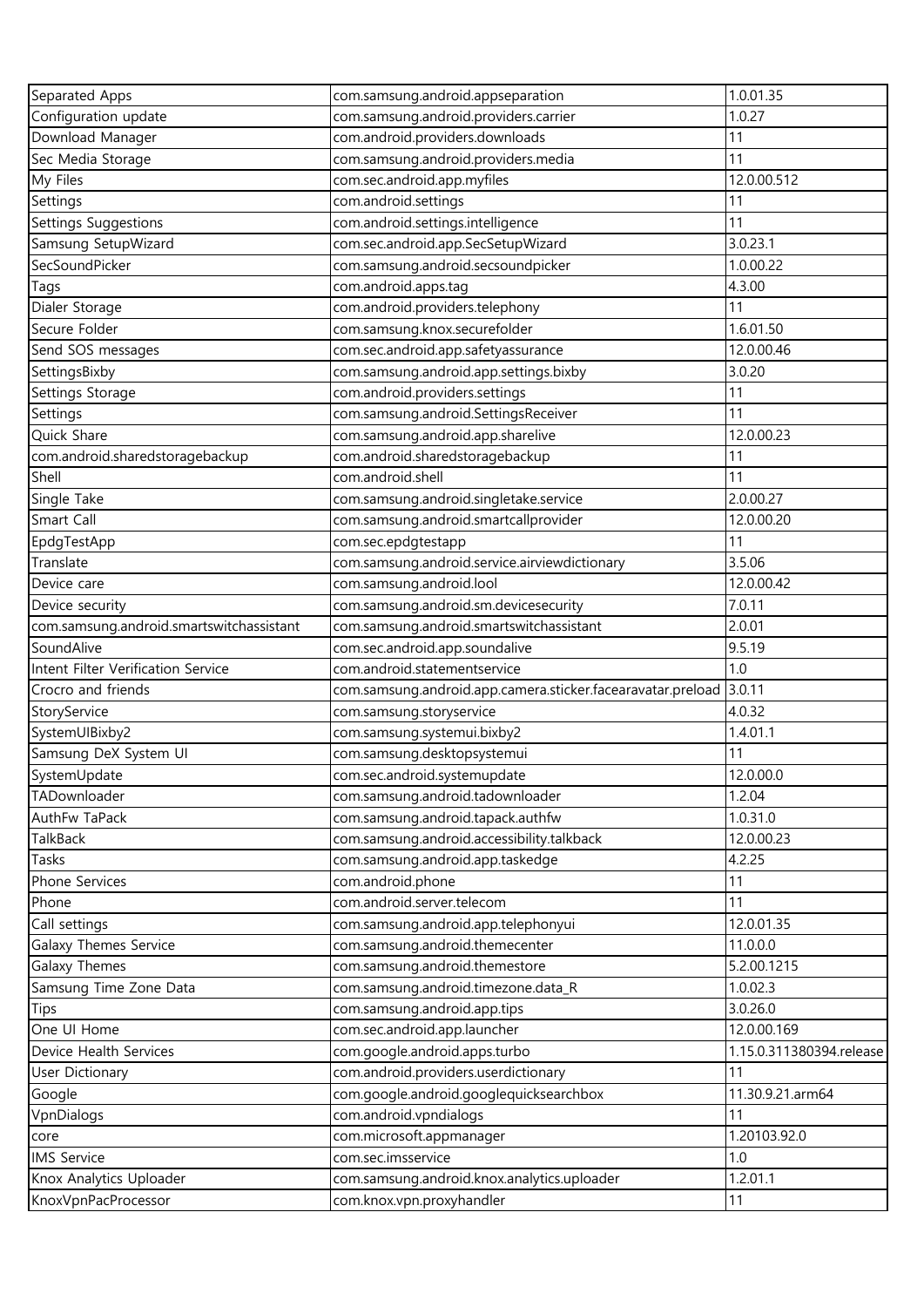| ringtonebackup                                           | com.sec.android.app.ringtoneBR                                        | 1.0.00.4      |
|----------------------------------------------------------|-----------------------------------------------------------------------|---------------|
| Service mode                                             | com.sec.android.app.servicemodeapp                                    | 11            |
| SmartFaceService                                         | com.samsung.android.smartface                                         | 1.0           |
| com.samsung.android.wallpaper.res                        | com.samsung.android.wallpaper.res                                     | 11            |
| com.qualcomm.atfwd                                       | com.qualcomm.atfwd                                                    | 11            |
| Google Services Framework                                | com.google.android.gsf                                                | 11-6684105    |
| Storage Manager                                          | com.android.storagemanager                                            | 11            |
| Google One Time Init                                     | com.google.android.onetimeinitializer                                 | 11-6684105    |
| Wireless emergency alerts                                | com.android.cellbroadcastreceiver                                     | 11            |
| Android Setup                                            | com.google.android.setupwizard                                        | 230.329243634 |
| Market Feedback Agent                                    | com.google.android.feedback                                           | 11-6684105    |
| System UI                                                | com.android.systemui                                                  | 11            |
| Emergency information                                    | com.android.emergency                                                 | 11            |
| com.android.carrierconfig                                | com.android.carrierconfig                                             | 1.0.0         |
| com.android.wallpapercropper                             | com.android.wallpapercropper                                          | 11            |
| com.qualcomm.qti.gpudrivers.msmnile.api30                | com.qualcomm.qti.gpudrivers.msmnile.api30                             | 0.1.0         |
| Samsung SM8150 VKLayer                                   | com.samsung.vklayer.sm8150                                            | 11.0.00.0     |
| com.qualcomm.timeservice                                 | com.qualcomm.timeservice                                              | 11            |
| QTR                                                      | com.qualcomm.qti.smq                                                  | 11            |
| Gestural Navigation Bar                                  | com.android.internal.systemui.navbar.gestural_narrow_back             | 1.0           |
| Gestural Navigation Bar                                  |                                                                       |               |
| Filled                                                   | com.android.theme.icon_pack.filled.themepicker                        | 1.0           |
| Green                                                    | com.android.theme.color.green                                         | 1.0           |
| com.samsung.android.wifi.softap.resources                | com.samsung.android.wifi.softap.resources                             | 1.0           |
| Circular                                                 | com.android.theme.icon_pack.circular.settings                         | 1.0           |
| 3 Button Navigation Bar                                  | com.android.internal.systemui.navbar.threebutton                      | 1.0           |
| Gestural Navigation Bar                                  | com.android.internal.systemui.navbar.gestural_wide_back               | 1.0           |
| Circular                                                 | com.android.theme.icon_pack.circular.systemui                         | 1.0           |
| Filled                                                   | com.android.theme.icon_pack.filled.launcher                           | 1.0           |
| com.google.android.overlay.modules.cellbroadcastreceiver | com.google.android.overlay.modules.cellbroadcastreceiver              | 11            |
| Gestural Navigation Bar                                  | com.android.internal.systemui.navbar.gestural                         | 1.0           |
| Punch Hole cutout                                        | com.android.internal.display.cutout.emulation.hole                    | 1.0           |
| Circular                                                 | com.android.theme.icon_pack.circular.launcher                         | 1.0           |
| Rounded                                                  | com.android.theme.icon_pack.rounded.android                           | 1.0           |
| Orchid                                                   | com.android.theme.color.orchid                                        | 1.0           |
| com.google.android.overlay.gmsconfig.photos              | com.google.android.overlay.gmsconfig.photos                           | 1.0           |
| Pebble                                                   | com.android.theme.icon.pebble                                         | 1.0           |
| <b>Black</b>                                             | com.android.theme.color.black                                         | 1.0           |
| Waterfall cutout                                         | com.android.internal.display.cutout.emulation.waterfall               | 1.0           |
| Gestural Navigation Bar                                  | com.samsung.internal.systemui.navbar.gestural_no_hint_wide_back       | 1.0           |
| Purple                                                   | com.android.theme.color.purple                                        | 1.0           |
| <b>Gestural Navigation Bar</b>                           | com.samsung.internal.systemui.navbar.gestural_no_hint_extra_wide_back | 1.0           |
| Ocean                                                    | com.android.theme.color.ocean                                         | 1.0           |
| Filled                                                   | com.android.theme.icon_pack.filled.systemui                           | 1.0           |
| Vessel                                                   | com.android.theme.icon.vessel                                         | 1.0           |
| Circular                                                 | com.android.theme.icon_pack.circular.themepicker                      | 1.0           |
| com.google.android.overlay.gmsconfig.common              | com.google.android.overlay.gmsconfig.common                           | 1.0           |
| Rounded                                                  | com.android.theme.icon_pack.rounded.systemui                          | $1.0\,$       |
| com.google.android.overlay.modules.documentsui           | com.google.android.overlay.modules.documentsui                        | 1.0           |
| <b>Tapered Rect</b>                                      | com.android.theme.icon.taperedrect                                    | 1.0           |
| com.google.android.overlay.modules.cellbroadcastservice  | com.google.android.overlay.modules.cellbroadcastservice               | 11            |
| Gestural Navigation Bar                                  | com.samsung.internal.systemui.navbar.sec_gestural_no_hint             | 1.0           |
| Space                                                    | com.android.theme.color.space                                         | 1.0           |